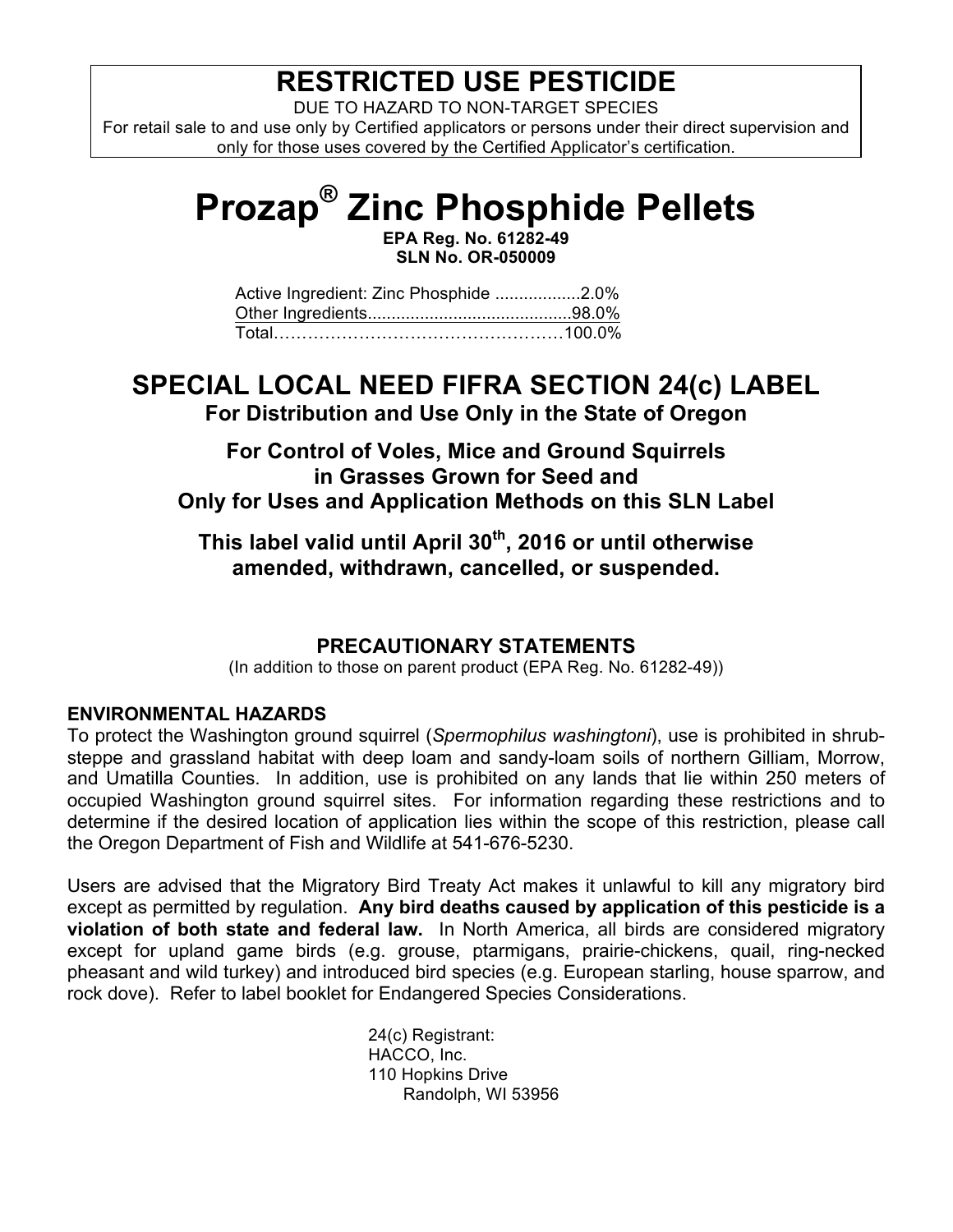#### **DIRECTIONS FOR USE**

#### **It is a violation of Federal law to use this product in a manner inconsistent with its labeling.**

**Use Restrictions**: For control of voles (*Microtus spp*.), house mice, deer mice, and certain ground squirrels in grasses grown for seed as specified below.

This labeling, the package label, and the booklet for Prozap<sup>®</sup> Zinc Phosphide Pellets (EPA Reg. No. 61282-49) must be in the possession of the user at the time of application. All applicable directions, restrictions, and precautions on the package label, the booklet, and on this SLN label must be followed.

#### **Application Restrictions:**

- **Applications are only allowed May 1 through August 31. Do not apply from September 1 through April 30.**
- Do not make applications if geese or other migratory birds have been observed in the field within the last fourteen (14) days.
- If geese are observed in the treated field within seven (7) days after broadcast application of this product, hazing is recommended. A hazing permit is not required.
- Keep out of any body of water. Do not apply where runoff is likely to occur.
- Do not apply this product by air.
- Do not graze animals on treated area or harvest any part of the treated crop for livestock feed for sixty (60) days after application.
- Do not exceed four (4) applications per treated area per year.
- Do not apply if rain is forecast within the next 24 hours.
- Anyone who applies bait by ground equipment must wear a dust mask and chemically resistant gloves. Applicators must wear chemically resistant gloves with hand baiting.

#### **Application Directions (Directions for three methods provided):**

PESTS:For control of the vole complex (*Microtus spp.*); house mouse (*Mus musculus*); and deer mouse (*Peromyscus maniculatus*).

#### **Pre-Harvest – Broadcast**

When all restrictions indicated on this label are met, this product may be broadcast by ground driven dispensing devices, cyclone seeder or by hand. Apply at a rate of 6-10 pounds per acre. Use the higher rate in areas with highest active population level. The number of vole holes is not an indicator of population level or activity.

Do not broadcast bait on bare ground.

#### **Post Harvest – Between Windrows**

Between windrow use is allowed at or after swathing. Apply to areas of high infestation between windrows. Apply with a ground driven dispensing device (i.e. attached to combine), cyclone spreader or by hand. Apply at a rate of 6-10 pounds per acre. Only apply between windrows. Do not apply over or on windrows. Do not apply in such a manner that results in zinc phosphide bait to be combined. Incinerate or compost seed screenings.

After treating areas between windrows:

- Do not bale straw for any purpose including: stack burning, disposal, animal feed or bedding. Do not remove straw from the field.
- Do not use any portion of the crop, including seed screenings or straw, for animal feed or bedding.